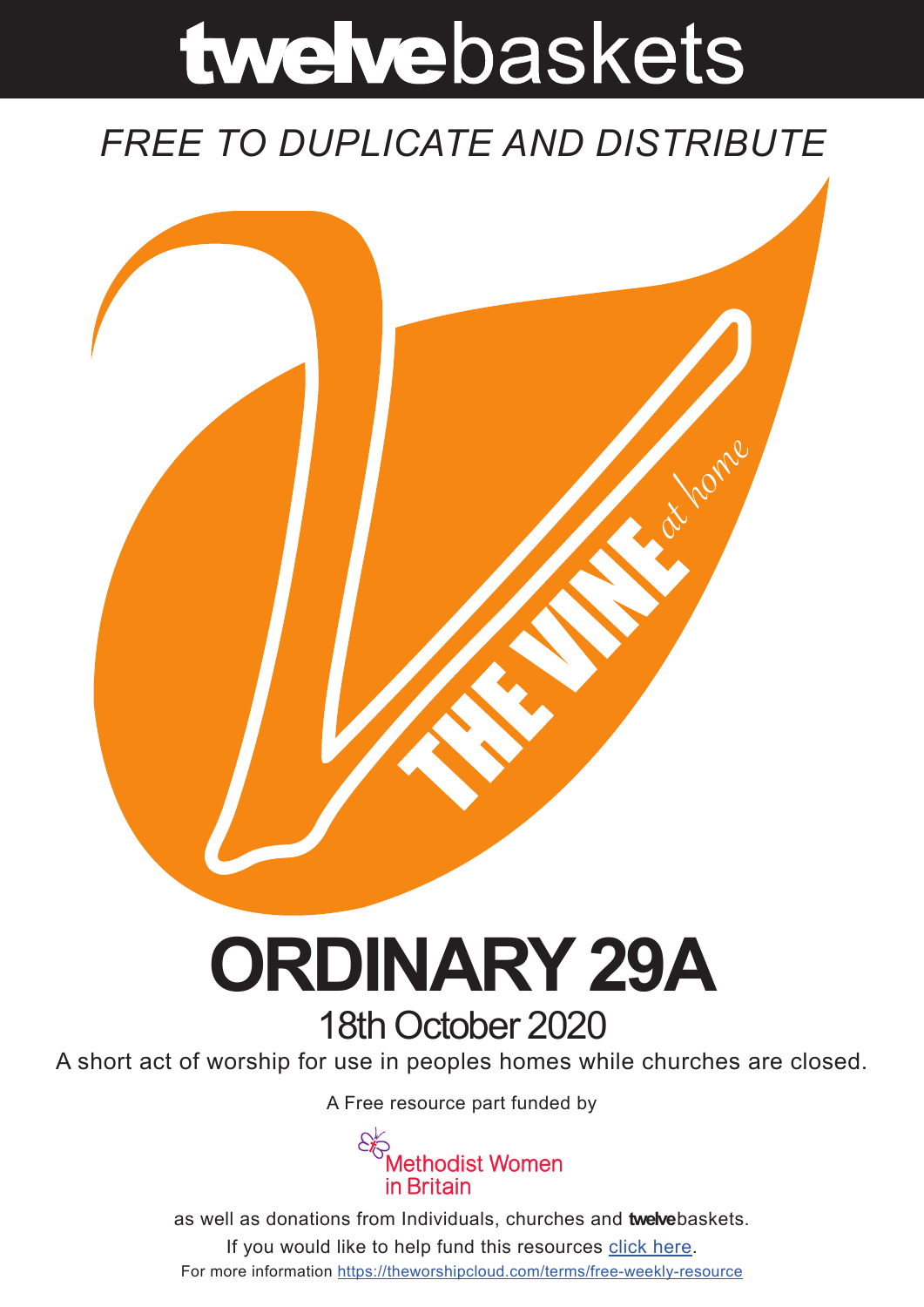#### **Call to worship**

We draw near to you in worship with this offering of praise, our prayers for those in need and our lives dedicated to your service.

Bless this time of fellowship, and may the blessing we receive be the gift that we share as we leave this place.

<span id="page-1-2"></span>Amen<sup>[1](#page-1-0)</sup>

#### Hymn: 81 STF – Now thank we all our God - **[YouTube](https://www.youtube.com/watch?v=ePSfu0dF8JU)**

#### **Opening Prayers**

#### Let us pray,

As we gather in worship today let us reflect on the week we have had, on what we have given and what we have taken from it.

#### *[silence]*

Lord you give us so much, our family and friends, our churches and communities. You give us hope and comfort. You walk with us through the dark times and rejoice with us in the good.

In this moment, we offer you our thanks for all you have given us this week.

#### *[silence]*

Lord, all you ask is that we give to you what is yours. That we use the gifts you have given us for the good of your world. In the silence, let us reflect on our gifts and how we have used them this week.

#### *[silence]*

Lord, we are sorry for when we do not give our all in worship or service and keep our gifts to ourselves. Remind us in this moment to use our gifts for the common good.

#### *[silence]*

Lord, as we enter this time of worship, help us to reflect on how to give you praise through our worship and service. Inspire us to share your gifts and use them to build your kingdom on earth.

<span id="page-1-3"></span>Amen<sup>[2](#page-1-1)</sup>

<span id="page-1-0"></span> $1$  Additional prayers by Tim Baker

<span id="page-1-1"></span><sup>&</sup>lt;sup>[2](#page-1-3)</sup> Opening prayers written by Rachel Allison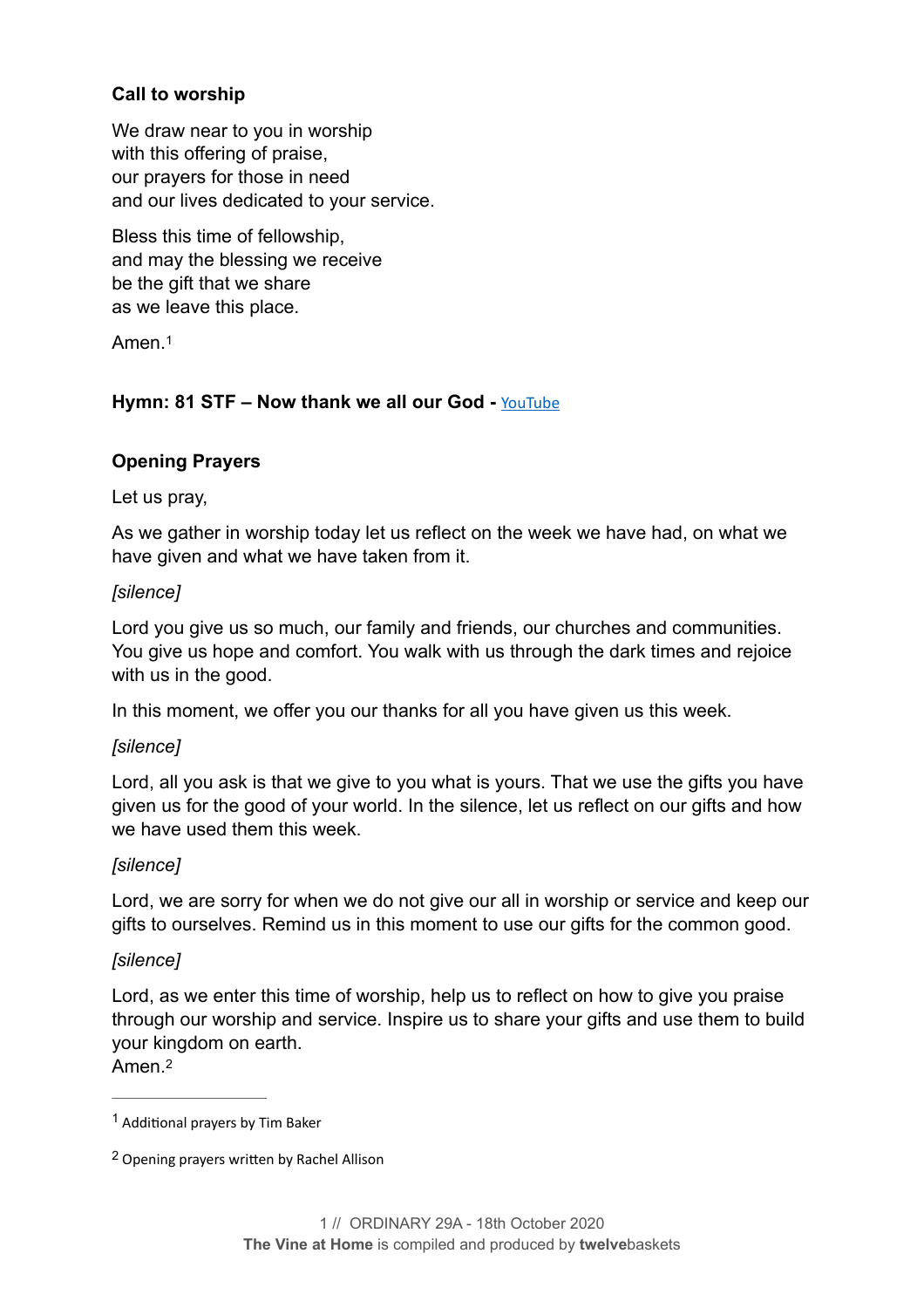#### **Let us now say the Lord's Prayer**

#### **Readings: 1 Thessalonians 1:1-10 -** [Click for Reading](https://www.biblegateway.com/passage/?search=1+Thessalonians+1:1-10&version=NRSV)

**Matthew 22:15-22 - [Click for Reading](https://www.biblegateway.com/passage/?search=Matthew+22:15-22&version=NRSV)** 

#### **Reflections on the readings:**

Ordinary. Or-di-nar-y Adjective, 'with no special or distinctive features; normal:'

With varying degrees of enthusiasm, churches follow a liturgical calendar as we make our way through the year. We may not all have pulpit falls and flowers that match the colours of the liturgical seasons, but we may be familiar with the shape that the liturgical year takes, as we are moved from moment to moment of the story of Jesus.

Currently, we are travelling through the season of 'Ordinary Time'. It is not an inspiring name, but it has its merits.

For example, it is at least an accurate name, given that more than 30 weeks of the year are given to 'Ordinary Time'! For leaders of worship and preachers, Ordinary Time can come as quite a relief, arriving with an audible sigh, as we settle into a slower pace, after the excitement of Advent, Christmas, Epiphany, (a little bit of Ordinary Time) Lent, Holy Week, Easter and Pentecost.

2020 has been anything but 'ordinary'. Yet here we are, with only a few weeks of 'ordinary' left, according to our liturgical calendar, and what could be more 'ordinary' than the subject of taxes? Here it is in our Gospel reading, ready to keep our feet planted firmly on the ground!

Today, we might allow a word in praise of the ordinary.

Some things never change, and, as now, at the time that Jesus is questioned in today's Gospel account, taxes were an inevitably politically divisive subject: a useful tool if you want to trip up a religious teacher.

Bear in mind that, only the chapter before, Jesus has ridden into Jerusalem triumphant, has overturned the tables at the temple and started telling dangerous stories, in which the leaders of faith groups don't come off too well. Having been told even the tax collectors can be worthy of redemption in these stories, while their own integrity is challenged, the Pharisees now approach Jesus on a different tack, setting a trap.

"Okay Jesus, so the tax collectors might be going to heaven ahead of some of us, but what about taxes themselves: should we really be paying them?"

It could not be a more perfect question for their purposes. There's no right answer.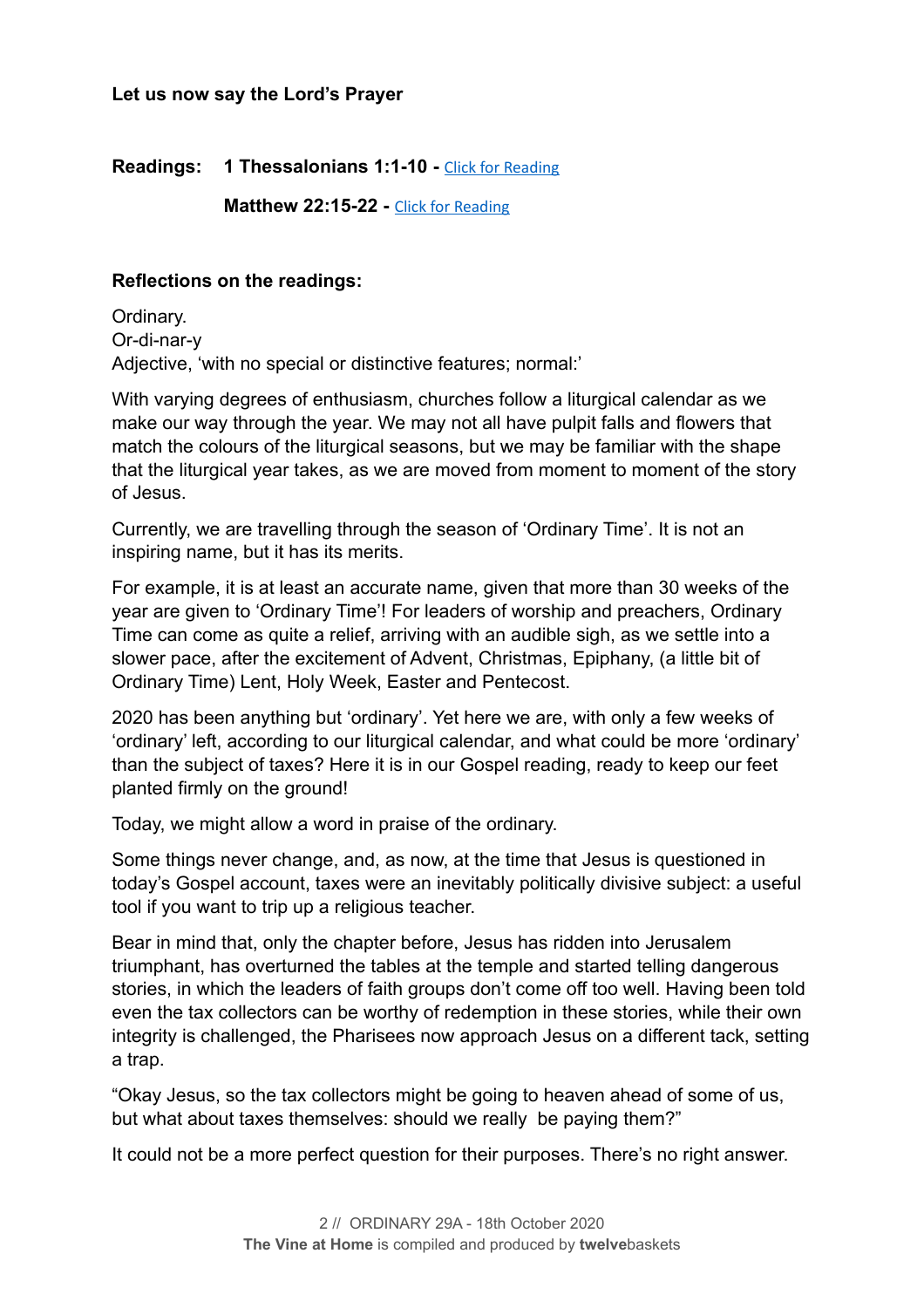The coins used to pay taxes display a graven image, which could amount to idolatry for the more zealous Jews. But not to pay those taxes would be a sure fire way to exit post-haste out of civic society, to say the least.

Asked in isolation and sincerity, this question might have been an innocent and interesting one for Jesus to engage with. But there's an atmosphere here, an ambience of tension, and the questioners are looking for mistakes. Now, they've found a question guaranteed to ensure Jesus makes a mistake. On a technicality. Either he supports upholding a corrupt government and idolatry, or he supports breaking the law.

The Pharisees want to catch Jesus out legalistically, but Jesus responds morally, and teaches those who listened then and we who read the story now a lesson on perspective: do your duty, obey the law, but remember that you have a higher purpose too, giving to God what is God's.

A recent article asked a question like this: 'what has been forgotten from history because it was too ordinary for anyone to record it?' Whether it be the third vessel in the a condiment set (salt, pepper and…?) or a whole civilisation that the Ancient Egyptians traded with, which no Egyptian scribe thought to note the location of, there are elements of our ordinary history which have simply been too pedestrian for anyone to remember.

At times, the Bible may seem frustratingly lacking in hard and fast rules. But here, from Jesus, we have a clear direction: live as lawful citizens, pay your taxes, even if the empire you pay them to needs challenging. Our Gospel writer recognised this as a moment worth recording, a small and ordinary sort of conversation which should be preserved.

Though Jesus is dismissive of the Pharisees who ask the question, he answers the question, giving comment on the pedestrian, the ordinary, the moments of life which are familiar to all, regardless of faith or religious experience.

It might seem like mundane subject matter, but it reflects back to us why Jesus came: to stroll beside us in the everyday; helping us navigate earthly living; guiding us in what to give to the world and what to give to God.

Jesus instructs the listeners to give to the emperor the coins which bear his image. Those are his.

But what of giving to God what is God's?

Perhaps we could apply the same logic as the coin which belongs to the emperor: let everything bearing the image of God be given to God. So, take a pause, take a walk into the hallway or the downstairs loo and see in the mirror there the image of God. The thing carrying the image of God which is all we asked to give.

Everything we are is all we are asked to give to God. The most ordinary of our moments and character traits, not just the peaks and troughs of the extraordinary moments.